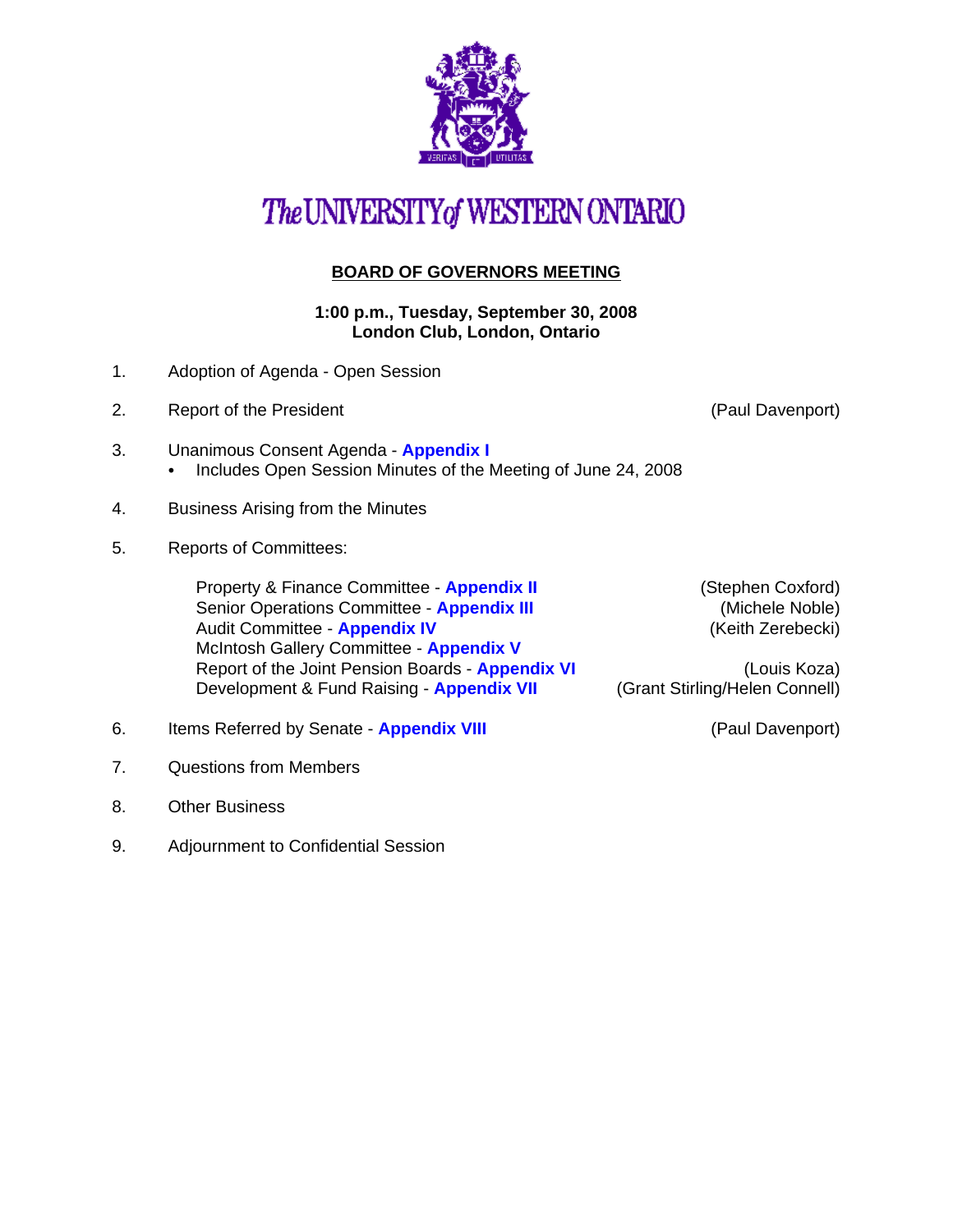#### **SUMMARY OF AGENDA ITEMS - September 30, 2008 OPEN SESSION**

| <b>Adoption of the Agenda</b>                                                                                        | <b>ACTION</b> |
|----------------------------------------------------------------------------------------------------------------------|---------------|
| <b>Report of the President</b>                                                                                       | <b>INFO</b>   |
| <b>Unanimous Consent Agenda - Appendix I</b>                                                                         | <b>ACTION</b> |
| Minutes of the Meeting of June 24, 2008                                                                              | <b>ACTION</b> |
| <b>Report of the Property &amp; Finance Committee - Appendix II</b>                                                  |               |
| Transition to Long-Range Space Plan 2<br>(a) Approval of Submission to MTCU<br>(b) Siting of Potential Ivey Building | <b>ACTION</b> |
| <b>Bill Bell Chair in Petroleum Geology</b>                                                                          | <b>INFO</b>   |
| Benjamin Franklin Parr Fellowship                                                                                    | <b>INFO</b>   |
| <b>Quarterly Financial Report (Operating)</b>                                                                        | <b>INFO</b>   |
| Scholarships/Awards/Prizes                                                                                           | <b>INFO</b>   |
| <b>Report of the Senior Operations Committee - Appendix III</b>                                                      |               |
| MAPP 3.8 - Employee Assistance Policy                                                                                | <b>ACTION</b> |
| Annual Report of the Senior Operations Committee                                                                     | <b>INFO</b>   |
| Location of Board and Committee Meetings                                                                             | <b>INFO</b>   |
| Board and Committee Meeting Schedule - 2008 - 2010                                                                   | <b>INFO</b>   |
| <b>Report of the Audit Committee - Appendix IV</b>                                                                   |               |
| <b>Audited Financial Statements</b>                                                                                  | <b>ACTION</b> |
| Financial Statements: Related Companies and Other Organizations                                                      | <b>INFO</b>   |
| Update on Asset-Backed Commercial Paper Market                                                                       | <b>INFO</b>   |
| <b>Report of the McIntosh Gallery Committee - Appendix V</b>                                                         |               |
| Size and Value of the University Art Collection                                                                      | <b>INFO</b>   |
| <b>McIntosh Estate</b>                                                                                               | <b>INFO</b>   |
| Budget for 2008-09                                                                                                   | <b>INFO</b>   |
| <b>Report of the Director</b>                                                                                        | <b>INFO</b>   |
| <b>Report of the Joint Pension Boards - Appendix VI</b>                                                              |               |
| 2007 Annual Report                                                                                                   | <b>INFO</b>   |
| <b>Report of the Development and Fund Raising Committee - Appendix VII</b>                                           |               |
| Oral Report on the Campaign Plan 2007-2014                                                                           | <b>INFO</b>   |